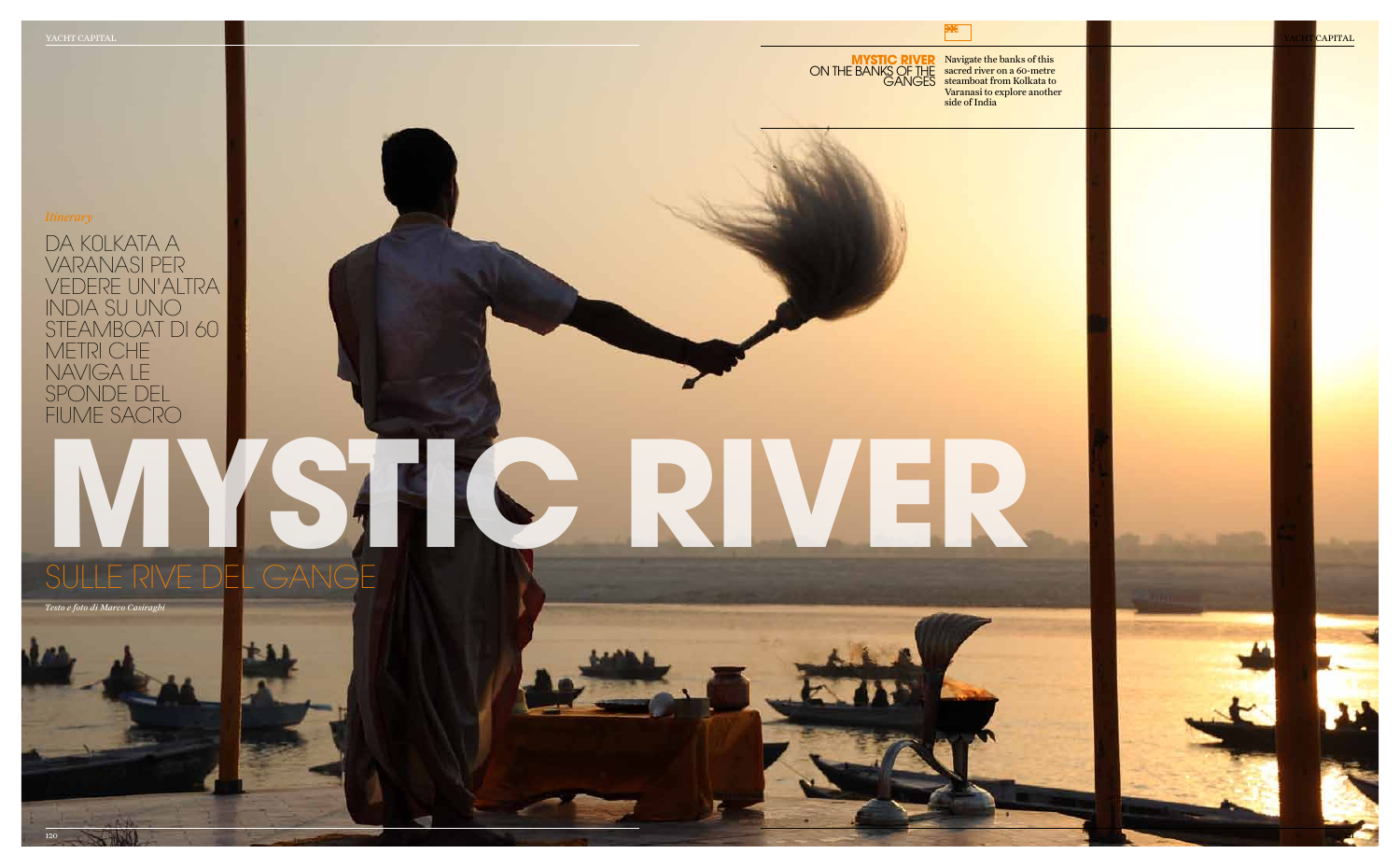Winding its languorous way 2,525 kilometres from the Himalayas to the Bay of Bengal, India's most sacred river, the Ganges, is quite simply unique, and what better place from which to observe its incredible array of villages, temples and nature than from the observation deck of the lovely River Vessel Bengal Ganga as she makes her leisurely way up- and downstream from Kolkata to Simaria and Varanasi, a 713-kilometre cruise. Equally you can decide to take a

shorter 404-kilometre voyage between the big locks at the Farraka Barrage and Kolkata. This is probably the most winding, elegant and lively stretch of the Ganges which splits at the Bangladeshi border and becomes the Hooghly river.

A cruise that will give you a tantalising taste of what it was like to travel in a slower, gentler era, caressed by the river breeze, stopping off now and then in the shadow of holy banyan trees. You'll see dolphins frolicking in the deeper stretches of the river as local ladies in brightly coloured

saris bathe and do their family washing on the banks. You can rediscover that same gentle pace as you sip afternoon tea at five o'clock, Agatha Christie-style, on the observation deck. The 60-metre Bengal Ganga is a replica of a traditional colonial steamboat and was built in 2004. She boasts 28 teak-finished cabins for her passengers who will get to see a side of India often missed by other holidaymakers. It is the India and the river that so brilliantly evoke memories of the glory days of the British Empire in which the navigability of the Ganges itself and the British naval and merchant fleet played such a vital role. In 1823, the first passenger ferry boat was launched at Calcutta. By 1828, the steamer Hooghly was taking 23 days to make the journey from Calcutta to Allahabad. When she passed through Varanasi the whole population and the Rajah himself turned out greet her. Governor-General Lord William Bentinck brought the industrial revolution to the Ganges in 1834 when he established the first regular steamboat service there in





all' Himalaya al golfo del Bengala, l'India si affaccia al fiume sacro lungo 2525 km. In Hindu il fiume si chiama Ganga, e il ponte panoramico del River Vessel Bengal Ganga, è il balcone ideale dal quale godersi lo spettacolare flusso di paesaggi, templi e villaggi, per almeno 713 km di navigazione up o down-stream da Kolkata fino a Simaria e Varanasi. Oppure si possono navigare solo i 404 km che separano Kolkata dalle importanti chiuse di Farraka, lungo il tratto più sinuoso, elegante e animato del Gange, che al confine con il Bangladesh, si divide e prende il nome gentile di Hooghly river. Una crociera alla riscoperta di come si viaggiava in altre epoche, quando il tempo della lentezza era il vero lusso accarezzato dalla brezza del fiume, ritmato dalle soste all'ombra dei giganteschi ficus e i sacri banjan, dai colpi di pagaia dei tradizionali *dub dubi*, dal colore dei sari colorati delle donne al bagno lungo le sponde, e dal salto dei delfini vicino alle anse più profonde della rotta. Oggi a bordo del Bengal Ganga, si può millesimare lo stesso ritmo, l'identico filmato al rallentatore, lo stesso life-style di assopito relax sul ponte panoramico, incluso il *five o'clock* tea in compagnia di Agatha Christie. Il battello è una replica di charme nello stile inglese di uno steamboat birmano costruito nel 2004, di 60 mt, con 28 cabine in teak, dedicate a quegli ospiti viaggiatori che hanno scelto di vedere un'altra India. Quell'India e quel fiume che tanto ricordano l'ascesa dell' impero britannico grazie allo sviluppo della navigazione del Gange e della sua flotta militare e civile. Nel 1823 a Calcutta salpa l'ancora il primo ferry boat per passeggeri. Nel 1828 lo steamboat Hooghly impiega 23 giorni per navigare da Calcutta fino ad Allahabad. Al suo passaggio lungo le rive di Varanasi l'intera popolazione e il Raja lo acclamano entusiasti. Il Governatore Lord William Bentinck è l'artefice della rivoluzione industriale sul Gange con la creazione nel 1834 della prima linea regolare di steamboat di Sua Maestà. Il River Vessel Lord William Bentinck, steamboat di 60

#### YACHT CAPITAL





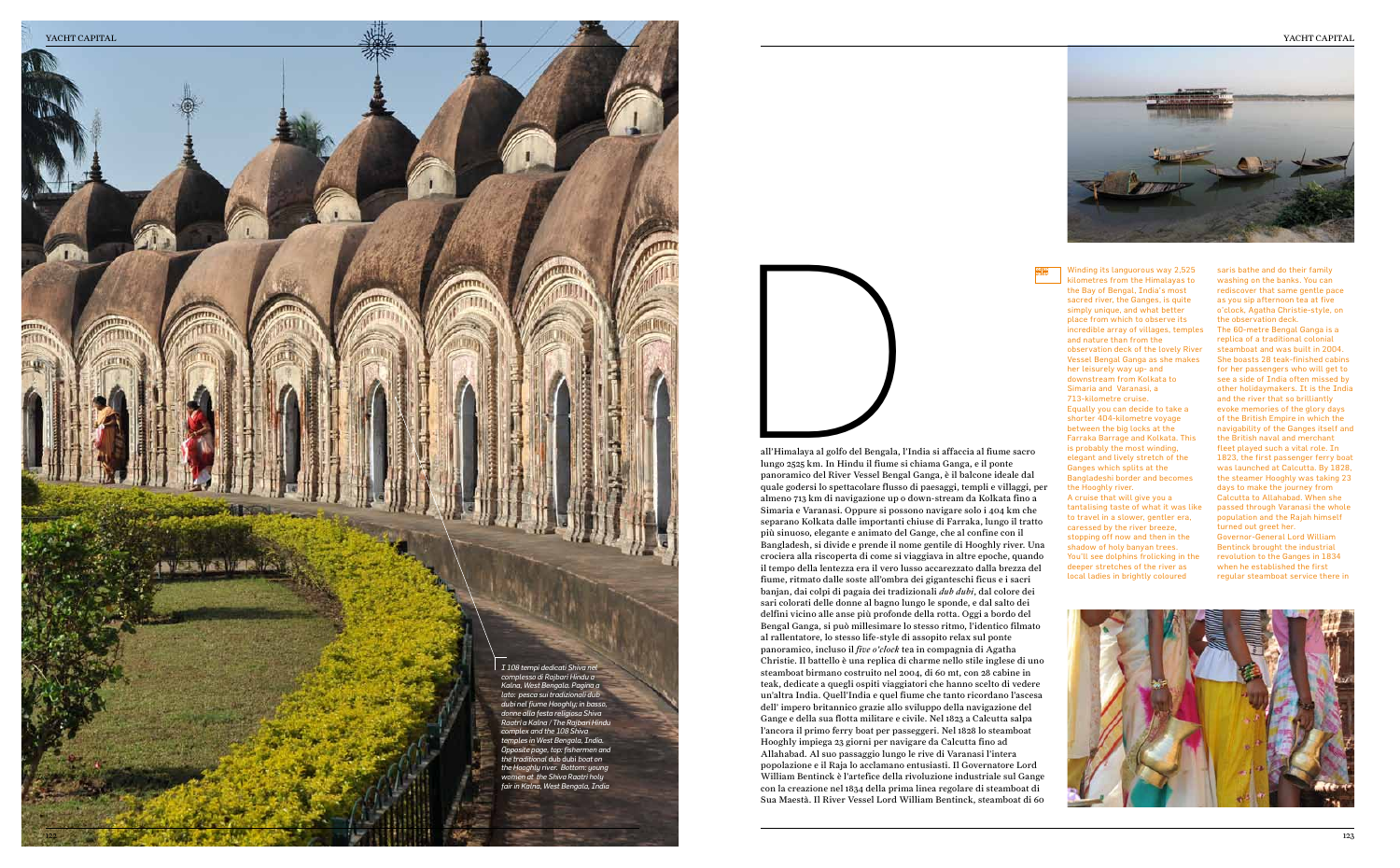#### YACHT CAPITAL





1834 after which the River Vessel Lord William Bentinck, a 60 hp riverboat, took a mere 18 days to complete a round trip of the 1828 route.

Piracy flourished on the Ganges at the time too. This was particularly true in the state of Bihar as river traffic increased. In fact, at one point when the navigation company was transporting treasure and goods worth 4 million rupees from Agra to Calcutta, it also had to organise a fleet of armed escort vessels and a battalion of soldiers to guard its precious cargo. After you negotiate the spectacular Hovrah and Vidyasagar Setu bridges at Kolkata, one of your first calls will be to Chandannagar, which retains a delightful French colonial atmosphere. Founded in 1673 and governed by François Dupleix, this small French colony was a thorn in the side of the British Empire as it lay on such a vital trade route. It was a lively place, and there is even a replica of the Sacré Coeur and a religious school for "jeunes filles" in the city centre. To this day, in fact, the local Indians there still bake baguette rather than the

traditional *paratha* and *puri* flat breads.

Kalna is another important stopping point on the Hindu route of the Hooghly river. Next you will see the *ghats* or broad flights of bathing stairs leading down the river at the Dakshineswar Kali Temple in Kolkata – these are very popular with local women, particularly during the Shiva Raatri festival, which is celebrated each year as a fertility rite.

Further north you'll be able to visit the stunning Baranagar temple complex built in 1714. These temples stand solitary and mysterious on the banks of the Hooghly surrounded by rice paddies and tiny farming villages. Their roofs look like the upturned hulls of the *dub dubi*, the boats used traditionally on the Ganges. Larger motorboats used for local passenger and cargo transportation are called *bhut bhuti*. The stretch of the Hooghly between the villages of Shantipur and Matiari is one of the most poetic and charming on the entire river and is absolutely packed with fishermen and *dub dubi*. To learn



cavalli di potenza, impiega 18 giorni andata e ritorno per coprire lo stesso itinerario percorso nel 1828. Proprio nello stesso periodo la pirateria fluviale di piccolo cabotaggio, che si accaniva in particolare nello stato del Bihar, festeggia la novità e si riorganizza grazie al progresso e all'aumento dei trasporti fluviali. Per trasportare da Agra a Calcutta un tesoro e merci per un valore di 4 milioni di rupie dell'epoca, la compagnia di navigazione è costretta ad organizzare una flotta armata di scorta con un battaglione di soldati. Dopo aver superato gli spettacolari ponti sospesi di Hovrah e di Vidyasagar a Kolkata, Chandernagore è una delle prime tappe della crociera. Conserva ancora la sua immagine di colonia francese fondata nel 1673 e governata da François Dupleix di cui ci si ricorda il nome grazie a una fermata del metrò parigino. Una fastidiosa spina nel fianco per l'Impero britannico questo Comptoire francese proprio lungo la rotta d'importanti ed esclusivi commerci: nel centro storico perfino la chiesa del Sacré Coeur e una scuola religiosa per le jeunes filles. E anche per gli indiani una vera anomalia: ancora oggi il panettiere sforna baguette al posto del tradizionale pane fritto *paratha* e *puri*. Kalna è un' altra importante sosta lungo la rotta induista dell' Hooghly river. Dopo gli affollati *ghat*, le scalinate al fiume del Dakshineswar Kali Temple di Kolkata, il complesso dei templi di terracotta Rajbari, costruiti all'inizio dell' 800, sono molto frequentati dalle donne locali. In particolare durante il festival di Shiva Raatri che si celebra ogni anno come rito di fertilità. Più a nord si visitano gli altri importanti templi di terracotta del complesso di Baranagar costruito nel 1714. Si affacciano solitari e misteriosi alle sponde dell' Hooghly tra risaie e piccoli villaggi agricoli e si riconoscono per il tetto a forma di scafo rovesciato, come le tradizionali imbarcazioni del Gange chiamate dub dubi. Le imbarcazioni più grandi, a motore, utilizzate per il trasporto locale di merci e di passeggeri, si chiamano *bhut bhuti*. Nel tratto

*In alto, da destra: risaie e sari ad asciugare e il tempio di Lalji, West Bengala. Sotto, vista sul fiume Hoogly. Pagina a lato: una tavola preparata a bordo dell'R.V. Bengal Ganga / Top, from right: rice fields and sari out to dry and the Lalji temple in West Bengala, India. Below: looking out on the Hooghly river. Opposite page: a table being prepared aboard the R.V. Bengal Ganga*

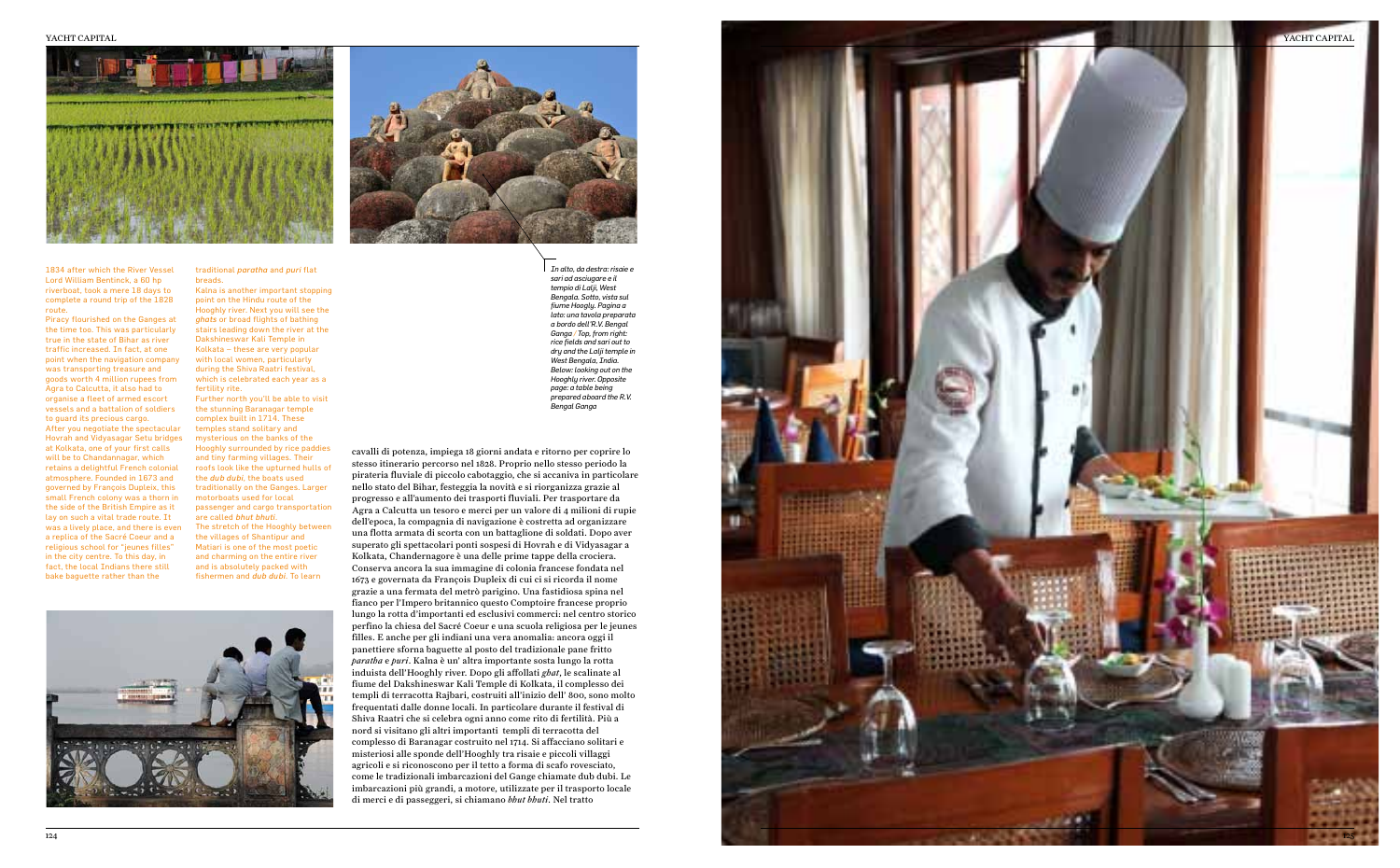#### YACHT CAPITAL





*Buddha del 5 secolo B.C. nel sito archeologico di Nalanda Mahavihar nello stato di Bihar. A destra, calafataggio dei tradizonali dub dubi sul fiume Hoogly. In basso, da sinistra, un anziano in abiti tradizionali e una giovane indiana / Buddha details at the 5th century B.C. Nalanda Mahavihar Archaeological Site in the state of Bihar, India. Right: caulking traditional* dub dubi *boats along the Hooghly river. Bottom, from left: a elderly man in traditional attire and a young Indian girl*

dell'Hooghly tra i villaggi di Shantipur e Matiari, uno dei percorsi più poetici e affascinanti del fiume, si concentrano il maggior numero di pescatori e di dub dubi. Per ritrovare le tracce e le origini del mondo buddhista indiano bisogna lasciare a fine crociera il Bengal Ganga a Simaria nello stato di Bihar, e raggiungere in macchina il sito archeologica di Nalanda Mahavihar, la più antica università buddhista del V secolo d.C. che occupa una vasta area di *stupe* e monasteri. Ma il cuore buddista batte a Bodhgaya, poche ore di macchina da Nalanda. Il Mahabodhi Temple è il simbolo dell'illuminazione del Principe Siddhartha e il Bodhi Pallanka è l'albero e il luogo sotto il quale il Principe divenne il Buddha nel 623 a.C. Seguendo la rotta buddhista nella versione moderna e rivisitata dal movimento Krishna Consciousness (Iskon), sull'Hooghly river il Bengal Ganga approda a Mayapur, la capitale mondiale di tutti i seguaci occidentali e orientali di Lord Krishna, una Babele di lingue e di canti gioiosi che fruttano miliardi di rupie. Ma il Gange significa anche seguire la rotta musulmana e, lungo gli approdi fluviali bengalesi dell' Impero Mughal, si getta l'ancora a Bandel di fronte alla moschea Imambara datata 1841. È considerata dai fedeli un'importante meta di pellegrinaggio annuale. Dal suo cospicuo minareto si gode lo spettacolare panorama dell'Hooghly e delle sue interminabili anse. Murshidabad, più a nord, antica capitale musulmana, è l'esempio più plateale della ricchezza e dei commerci legati alla via fluviale dei secoli passati. Basta visitare il palazzo delle cento porte Hazarduari, oggi museo storico, costruito dal nababbo Nazim Humayun Jah nel 1824, o il palazzo del Katgola Garden, o la Katra, la più antica e austera moschea della città, simile a una fortezza inviolata, che risale al 1724. «Mai nella vostra vita vi bagnerete in una tale atmosfera di pace e armonia. È una crociera al rallentatore che fa bene all'anima», mi confida un passeggero allo sbarco dal Bengal Ganga.

about the origins of the Indian Buddhists, however, you will have to leave the R.V. Bengal Ganga when your cruise finishes at Simaria in the state of Bihar and make your way by car to Nalanda Mahavihar, an ancient Buddhist university and centre of learning that dates from the 5th century A.D., the ruins of which still cover a huge area.

But the heart of Buddhist India lies at Bodhgaya, a few hours' drive from Nalanda. There the Mahabodhi Temple remains as a symbol of the enlightenment of Prince Siddhartha. The Bodhi Pallanka is the ficus tree under which the Prince gained enlightenment ("Bodhi") and became Guatama Buddha in 623 BC. Following the Krishna

Consciousness (ISKON) Buddhist route down the Hooghly river, the Bengal Ganga next calls to Mayapur, which is seen as the world capital by all of Lord Krishna's western and eastern followers, a veritable Babel of languages and joyful chanting. But the Ganges is also a Muslim river, and its history was influenced by the rise and fall

of the Mughal Empire. As a result, the Bengal Ganga also downs anchor at Bandel, just in front of the Imambara mosque which dates from 1841 and is an important place of pilgrimage. From its stunning minaret, you will enjoy spectacular views of the river Hooghly itself as its twists and turns its way into the distance. Further to the north is Murshidabad, the capital of the ancient Muslim world, and the most astonishing example of just how much wealth the river traffic generated in the past. It is home to the sumptuous Hazarduari Palace, also known as the Palace with a Thousand Doors, which was built by Nazim Humayun Jah in 1824 and is now a museum. There is also the Katgola Garden

and the very ancient and austere Katra Mosque which dates all the way back to 1724. "You will never again be so immersed in such a peaceful and harmonious atmosphere. It is a slow-motion cruise that truly revives the soul…" is just how one passenger put it to me as we were disembarking from Bengal Ganga.



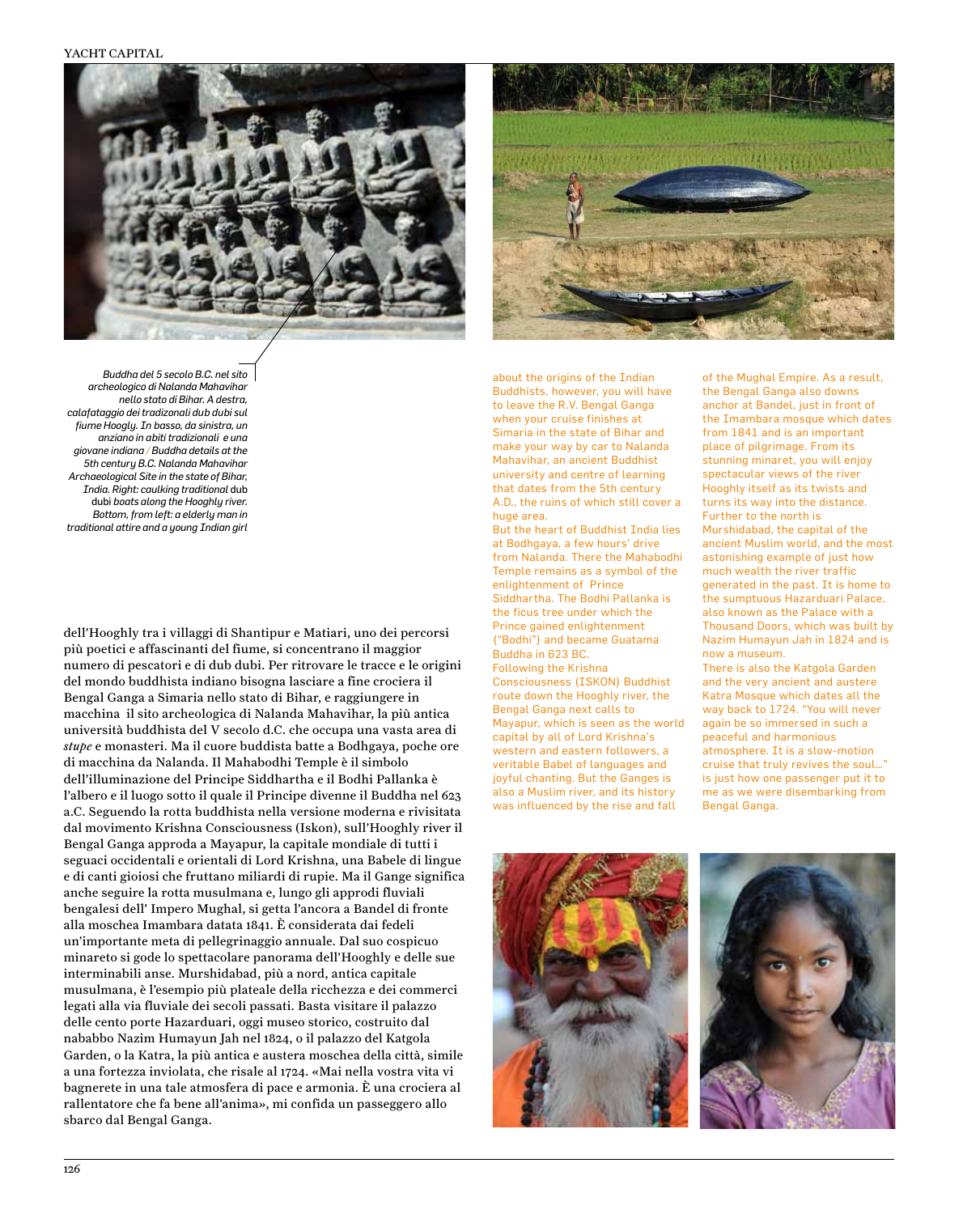## il viaggio dal volo all'imbarco THE TRIP, FROM START TO FINISH

*R.V. Bengal Ganga è un battello fluviale di charme nello stile degli steam boats inglesi degli Anni 30, varato in Birmania nel 2004. Sessanta metri di lunghezza, 4 ponti, 28 cabine. Trenta uomini d'equipaggio a disposizione dei 56 passeggeri. Un lounge bar per conferenze e proiezioni e un deck bar. Il ristorante, à la cart e buffet, offre un eccellente menù internazionale e indiano. Il sun deck panoramico ospita una mini spa e dei corsi di yoga. Le escursioni a terra, organizzate e guidate da specialisti, sono incluse nella crociera. Per tutte le informazioni e prenotazioni: Heritage River Cruises, reservations@bengalganga.com* 

*The R.V. Bengal Ganga is an absolutely charming river boat built in the style of a 1930s British colonial steamer. Launched in Burma in 2004, she is 60 metres long and has four decks with 28 staterooms. Her 56 passengers will be pampered by a crew of 30. The Bengal Ganga has a saloon bar for conferences and projections and a deck bar. The à la carte and buffet restaurant offers an excellent international and Indian menu too. The sun deck has its own mini spa with yoga classes. Shore excursions are organised and led by specialist guides, and are included in the price of the cruise. For further information and bookings:* 



*www.bengalganga.com Il volo. Jet Airways fondata nel 1993 da Naresh Goyal per Forbes, il sedicesimo più ricco uomo d'affari indiano, è la prima compagnia aerea privata indiana con 75 destinazioni nel mondo. 25 le connessioni dirette e in coincidenza con i voli interni nazionali. Jet Aiways effettua il primo e unico volo diretto giornaliero da Milano Malpensa a New Delhi con il nuovo Airbus 330-200 in code-share con Alitalia. Programmi di Frequent Flyer condivisi con: Millemiglia, Miles & More, Flying Blue, Skywards e Jet Privilege. La Première Class offre un letto a 180° con sistema di massaggio integrato. In business 30 poltrone letto in total privacy. La possibilità di inviare Sms ed e-mail consentono agli ospiti in business class di usufruire di un vero e proprio personal flying office. In economy i nuovi sedili ergonomici reclinabili fino a 130. Tariffe molto competitive: in economy 728 €, business 2.418 €, tasse incluse. Prenotazioni semplici e veloci online sul nuovo sito in italiano: http://www.*

*Heritage River Cruises, reservations@bengalganga.com www.bengalganga.com Flights: Jet Airways founded in 1993 by Naresh Goyal, India's 16th wealthiest man, is the* 



*Sopra: R.V. Bengal Ganga e una sua tipica cabina ospiti. Sotto, a terra si lavora all'asciugatura dei sari / Above: R.V. Bengal Ganga and a typical cabin aboard. Bottom: at work drying saris*